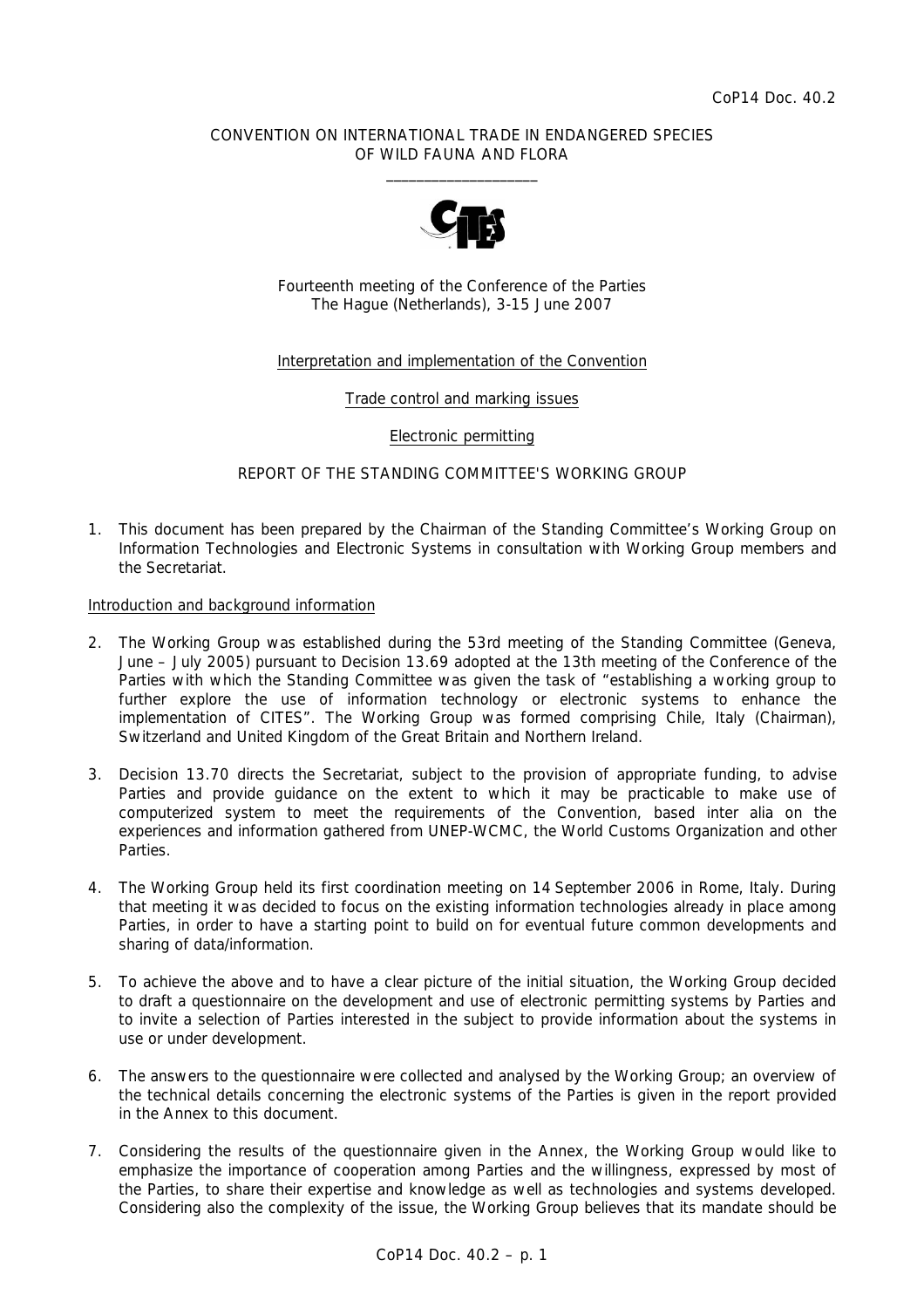extended to further explore the possibilities of sharing information and technologies among Parties in order to improve the implementation of CITES electronically.

## Recommendations

8. Therefore, considering all the above and considering also the information provided in the Report (Annex), the Working Group is proposing that the draft decision presented below and directed to the Standing Committee, be adopted by the Conference of the Parties.

## DRAFT DECISION OF THE CONFERENCE OF THE PARTIES

### Regarding electronic permitting

## *Directed to the Standing Committee*

- 14.xx The Standing Committee, having acknowledged the progress made by the Working Group established following Decision 13.69 and the Report of the Secretariat pursuant to Decision 13.70, shall extend the mandate of the Working Group in order for it to further elaborate on the information provided by the Secretariat and to perform the following tasks:
	- a) analyse the information collected with the questionnaires in order to define the commonalities among Parties and the extent to which these systems are interoperable;
	- b) evaluate and analyse the information provided by the Secretariat on the experience of other bodies and conventions or agreements (UNEP-WCMC, CCAMLR, World Customs Organization) on the use of electronic systems and permits;
	- c) integrate the information collected to advise on the use of common formats, protocols and standards to facilitate and encourage interoperability of information among Parties;
	- d) further explore the availability of a few Parties to participate in case studies; and
	- e) report to the Standing Committee at its 58th meeting on the results of its work.
- 14.xx The Standing Committee shall take into account the report of the Working Group and after formal approval, shall submit its recommendations for consideration at the 15th meeting of the Conference of the Parties.

# COMMENT FROM THE SECRETARIAT

The Secretariat supports the proposed decision and recommends that it be discussed in light of and in conjunction with the proposed decisions in the document CoP14 Doc. 40.1 (Rev. 1).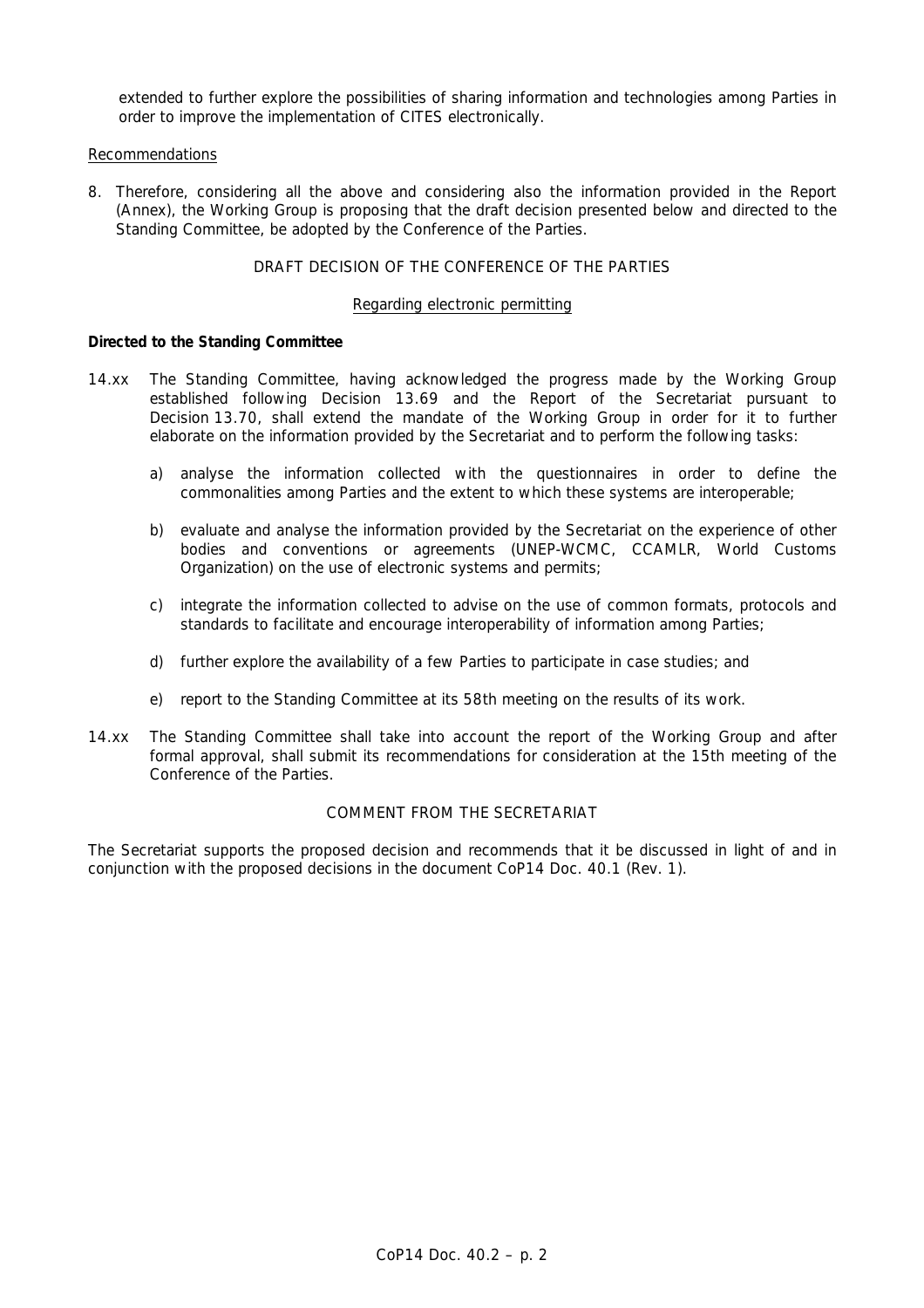### Report of the Working Group presenting the results of the questionnaire compiled by Parties on the implementation of electronic permitting systems

#### Introduction

During the first meeting of the Working Group (Rome, September 2006), various issues were discussed, among which possible strategies of action and ways forward for the Working Group in order to achieve its objectives as established in Decision 13.69.

Given the complexity and richness of its mandate, the Working Group decided, as a starting point, to collect from Parties information on the technologies used by them and to subsequently build on these for any eventual step forward.

The Working Group was of the opinion that the information to be collected should be complete and specific enough to give the clearest picture possible of the information and communication technologies (ICTs) to date (using a selection of Parties that have to some extent access to ICTs).

The questionnaire sent to Parties was composed of different sections.

- Sections A and B contained general questions about the division of CITES competencies among the administrations and the bureaucratic structure of the CITES services.
- Section C contained, besides a few general questions, very specific ones on the technical structure and functionality on the electronic systems used.
- Section D aimed to collect information on formats and standards in use.
- Section E investigated the actual participation of Parties in global IT projects, while section F, finally, surveyed the willingness of the Parties to share information and expertise.

The questionnaire was sent to about 30 Parties that had shown some interest in the subject; 10 of them responded to the questionnaire mostly by the deadline.

Below follows a summary of the answers received from Parties presented by sections, the information of Sections A and B are not treated in this report.

#### Section "C"

1. General questions

 Six Parties do have an electronic system; one has an electronic system but no electronic permits can be issued.

Four Parties have a geographic net of offices with electronic systems; one did not answer.

Eight Parties have a local central net.

 Only two Parties have an electronic system which complies with international security standards; four Parties did not answer.

 The technical architecture of the systems is "client-server" for six Parties out of 10; one "terminal emulator", one "distributed", two "Web-based".

Five Parties gave the detail of the technical architecture of the system, one did not answer.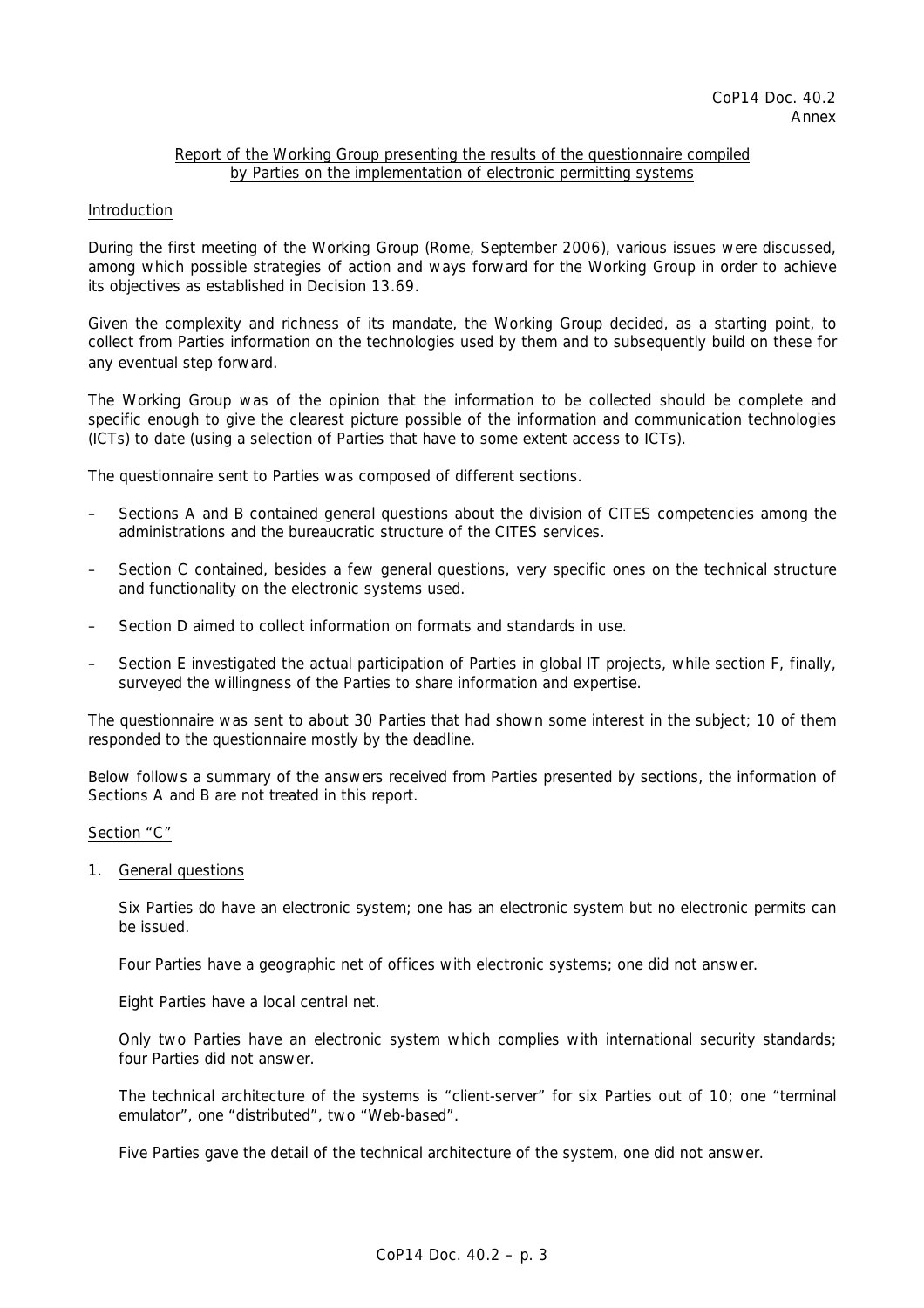## 2. Host software

The operational systems of the servers are: "Sun Solaris, Red Hat Linux"; "SuSE Linux Enterprise"; "Linux Red Hat, AIX 5.3"; "Solaris" and "Windows NT"; the other Parties did not answer.

 The database on the server dedicated to CITES are: "RDBMS Oracle" for four Parties, "POSTGRE SQL"; "SQL Server 2005" for two Parties; "Sybase Adaptative Server Enterprise"; two Parties did not answer.

3. Host hardware

 The servers dedicated to CITES are: "various"; "HP" for two Parties, "Hewlett Packard"; "IBM PSeries 595, IBM xSeries 366"; "Sun"; "Dell Power Edge", one Party had no server dedicated to CITES, two Parties did not answer.

Hardware characteristics:

| $-$ CPU:          | "various 32, 64 bit"; "Intel XEON 3,2 GHz"; "Pentium III"; "16CPU<br>Power5 64 GB 2 Tb, 4CPU Intel Xeon"; "2x1,2 GHz, 2x1,5 GHz,<br>8x1,5 GHz"; "Xeon 3 GH"; "2x700 MHz"; three Parties did not answer. |
|-------------------|---------------------------------------------------------------------------------------------------------------------------------------------------------------------------------------------------------|
| RAM:              | "Jboss App Server, $>1$ GB"; "4GB"; "1179648 KB"; " 16Gb"; "8, 16,<br>64 GB"; "2 GB"; "1 GB"; three Parties did not answer.                                                                             |
| Hard disk memory: | "implemented via $SAN$ "; "150 $GB$ "; "6x36,4 $GB$ , Raid5 + 1 Spare";<br>"36 GB, 2x73 GB, 1 Tb"; "100 GB"; "36 GB", four Parties did not<br>answer.                                                   |
| System printers:  | "various, Lexmark laser printers"; "Epson LQ 2180; "various"; "Epson<br>2090", the other Parties did not answer.                                                                                        |
| Peripherals I/O:  | "CD-ROM" for five Parties, the other Parties did not answer.                                                                                                                                            |
| Telecommunication |                                                                                                                                                                                                         |

 devices: "Optical fibre to SAN, switched GB ethernet within service network, mixed switched ethernet and other WAN technologies on client network"; "LAN card" for three Parties; "Serials and LAN card" for two other Parties; four Parties gave no answer.

# 4. Section client

 The number of clients is: "approximately 1000"; "25"; "10"; "5-10"; "approximately. 5"; "40"; four Parties gave no answer.

 The operational systems are: "MS Windows 2000"; "MS Windows XP" for four Parties; five other Parties gave no answer.

 RDBMS: "Oracle"; "SQL Server 2005"; "Sybase Adaptative Server Enterprise"; seven Parties did not answer.

Hardware characteristics:

| $-$ CPU: | "Intel"; "Pentium $4$ "; "3,0 GHz"; "min. Pentium IV"; "2,66 MHz"; five |
|----------|-------------------------------------------------------------------------|
|          | Parties gave no answer.                                                 |

- RAM:  $"2 GB"$ ;  $=512 MB"$ ; "512 MB" for three Parties; five Parties gave no answer.
- Printer: "laser" for three Parties; "dot" for two Parties; five Parties gave no answer; only one had the possibility of printing on chemical paper.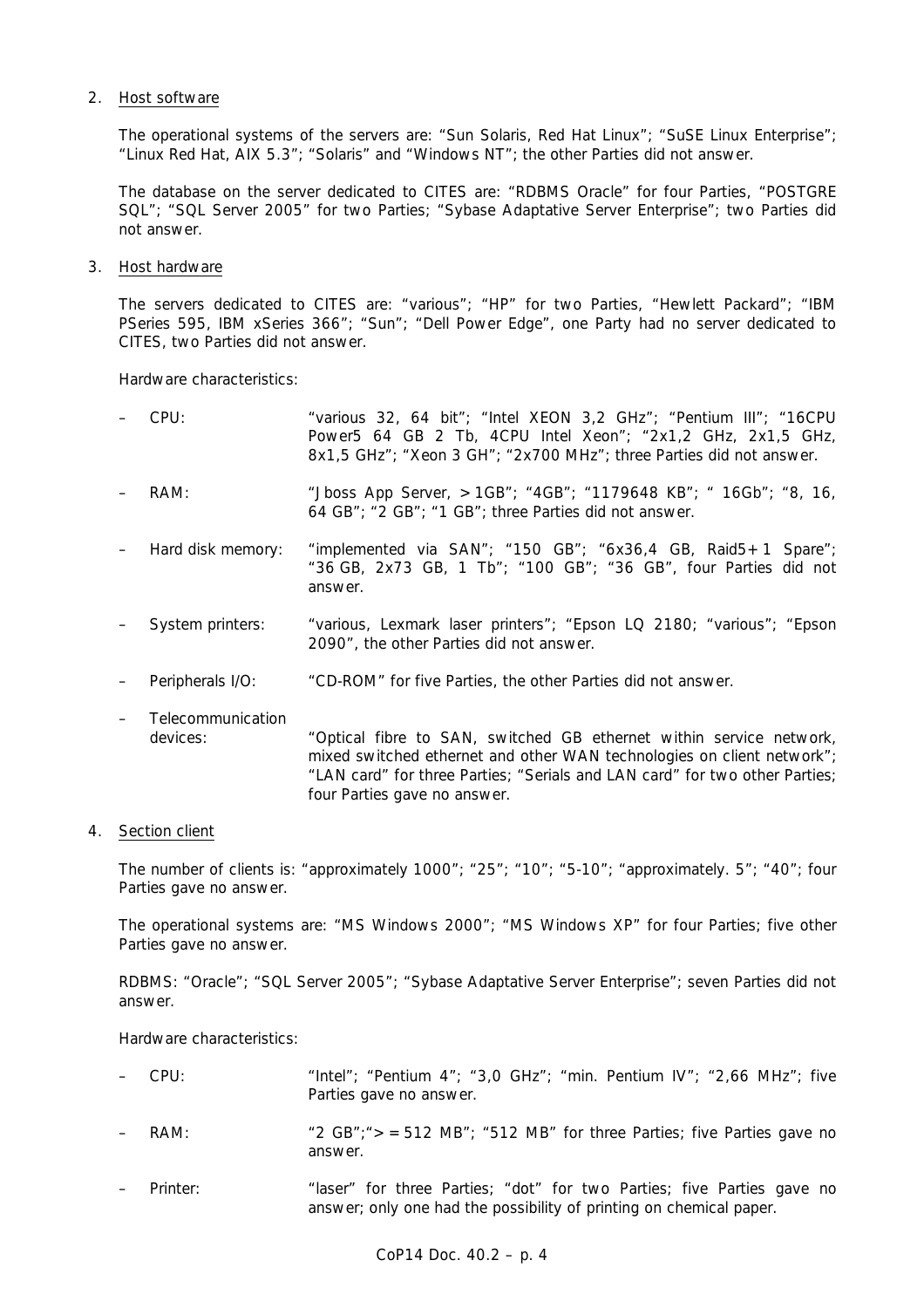- Peripherals I/O: "CD-ROM, dual LCD monitors"; "CD-ROM, LAN card"; "CD-ROM" for two Parties; "LAN card"; five Parties gave no answer.
- Telecommunication devices: "LAN card" for four Parties, the others gave no answer.

### 5. Section net

Hardware characteristics:

WAN: only a Party answered explaining that the departmental network is a large and complicated WAN, part of a even larger government network. The CITES application uses HTTP, HTTPS, Oracle SQL Net and Java RMI/OOP over TCP/IP.

- Type of link: "Stitch link"; "across external outside supplier", "Star link"; "Internet" for two Parties; one Party has no WAN, four Parties gave no answer. – Type of lines: "dedicated" for four Parties; "ISDN"; the others did not answer.
- Net protocol: "TCP/IP" for six Parties, the others gave no answer.
- Telecommunication devices: "Router" for three Parties; "Protocol configuration"; "Router, protocol configuration"; five Parties gave no answer.
- Type of net: seven Parties use "Ethernet", the others gave no answer.
- LAN protocols: seven Parties use "TCP/IP", the others gave no answer.
- Connection: three Parties use "Internet"; three Parties use "Internet and Intranet"; the others gave no answer.
- Server Web: "APACHE"; "Windows IIS6"; "WIN 2003 ENT"; no answer for the other Parties.
- Browser: "All"; "Internet Explorer" for four Parties, the others gave no answer.

# Section "D"

The data formats and standards in use are "XML" for five Parties; for one Party this question is not relevant since no exchange of data with external agencies is taking place. The other Parties gave no answer.

The interest in offering access to and receiving CITES permit/certificate information through the use of electronic systems is high for three Parties, medium for two Parties, for one Party the question is not relevant, and three Parties gave no answer.

#### Section "E"

The participation in global initiatives related to data and information exchange such as the Single Window Concept is happening for only one Party, four Parties gave a negative answer, the others gave no answer.

#### Section "F"

Three Parties are willing to share expertise and knowledge, technologies and systems developed, lessons learned, to work to implement electronic permitting systems and are also willing to participate in a project.